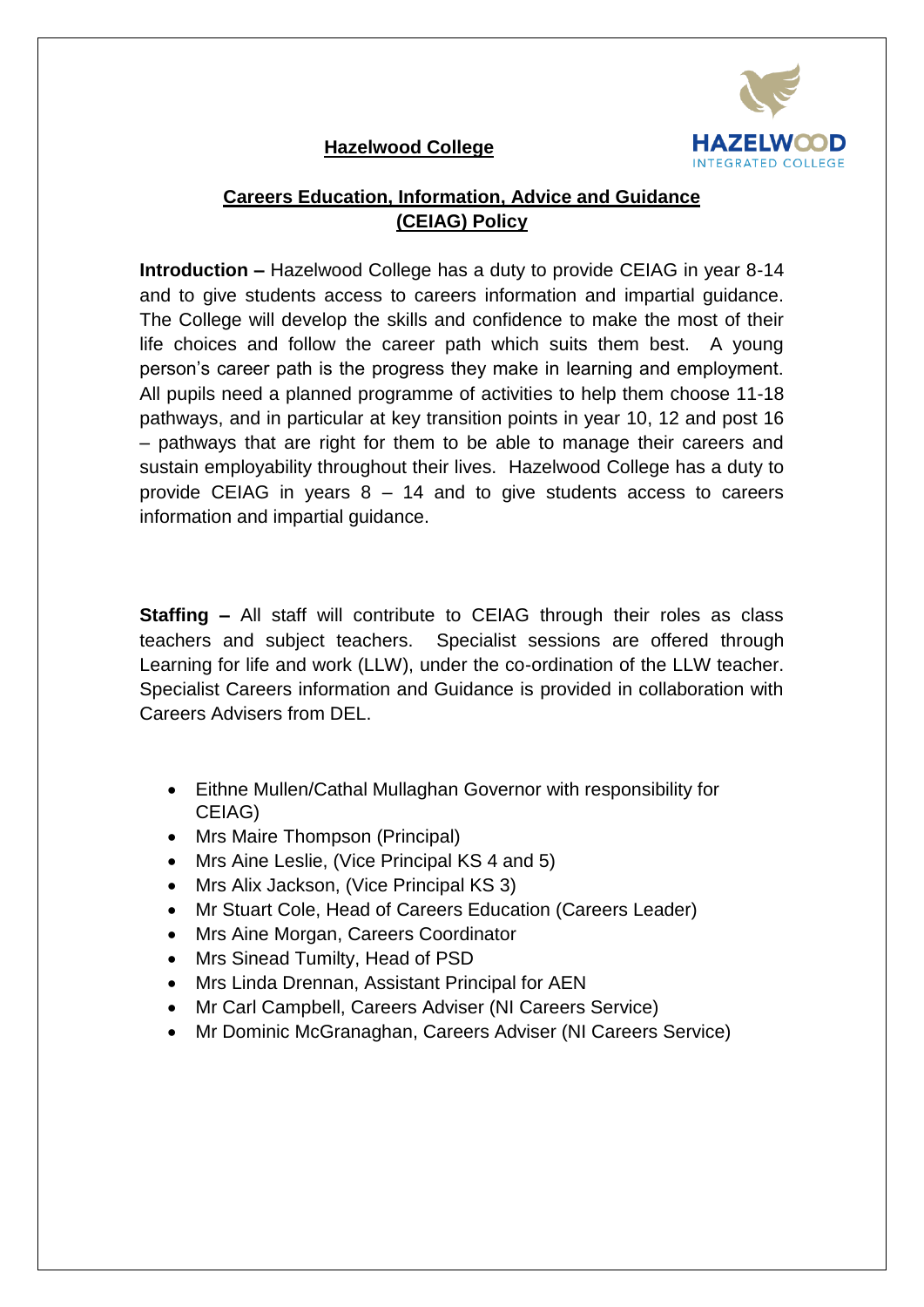## **Aims**

The aims of the CEIAG policy are as follows

## **1. Self-awareness and development**

The learning intentions for this include

- Identify an awareness of their skills, qualities and achievements based on their experiences, potential and future career aspirations
- To recognise and explore their changing attitudes and interest in the world of work, training and education

# **2. Career exploration**

The learning intentions for this include;

- Identify, investigate and explore the extent and diversity of local, national and international opportunities available in education, training and work;
- Use their work-related experiences to extend their understanding of the world of work and recognise the skills, qualities and competence needed for the workplace;
- Understand the changing demands of working life and responsibilities within the working environment
- Obtain, evaluate and use effectively careers information, gathered from a range of sources, which is relevant to their personal career preferences, aspiration and achievement.

## **3. Career management**

The learning intentions for this include;

- Review regularly progress identified targets and record achievements
- Develop career plans which take into account of self-awareness, development, achievement and experiences and knowledge of career exploration opportunities
- Develop decision making strategies in order to make and implement informed, realistic and appropriate career choices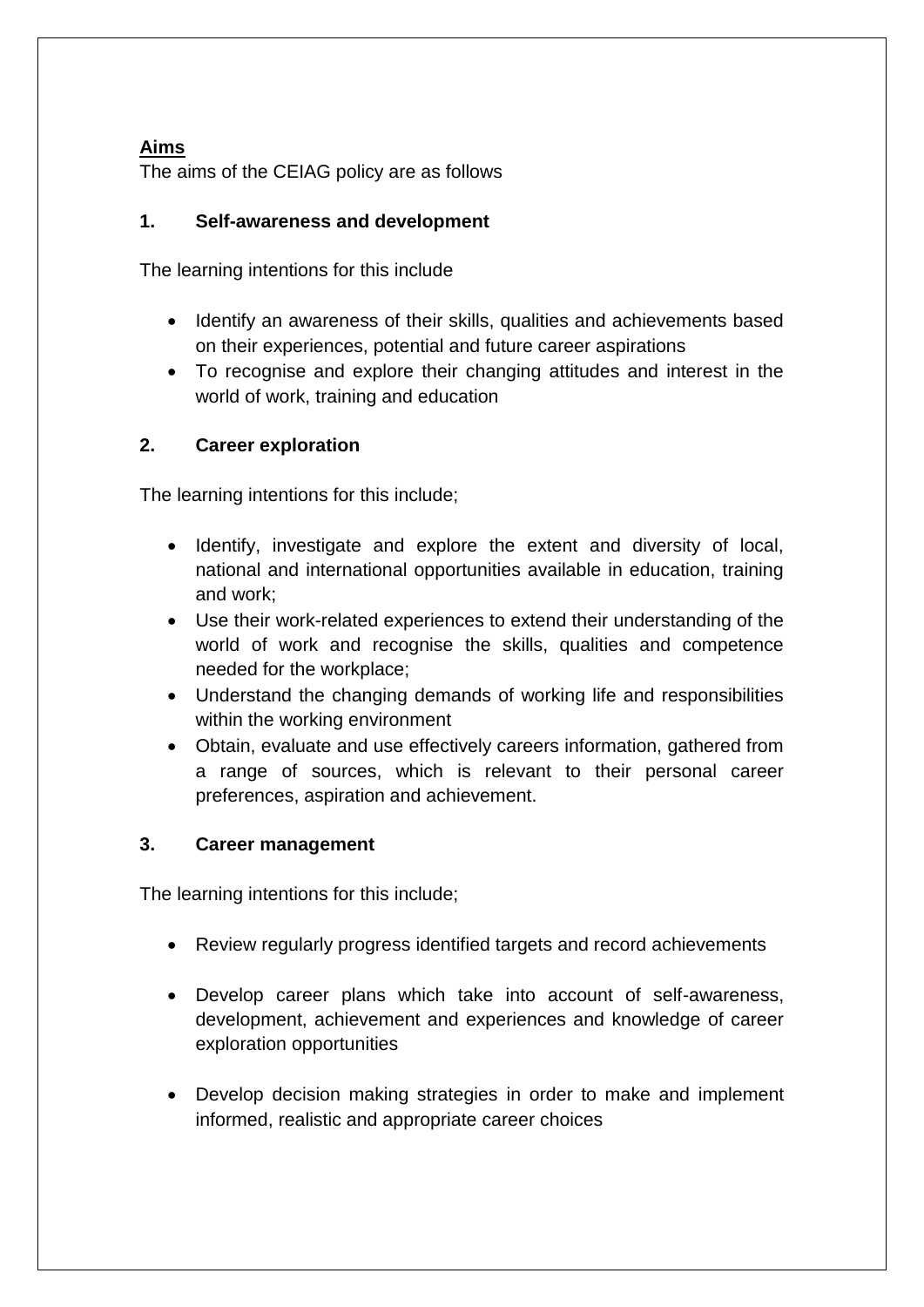- Successfully engage with transition and change
- Develop their self- preservation skill

### **Assessment**

- Records of work experience students' performance on work experience is monitored and recorded by the teacher that visits them and the placement provider. Pupils complete their work experience record book.
- DEL Careers Advisers The Careers adviser is in a strong position to assess student career learning. Careers advisors regularly report back regarding the career planning needs of individuals.
- Parents are welcome to give feedback on any aspects of the CEIAG programme to the careers co-ordinator at parents' evenings.
- The DEL service level agreement is reviewed annually by Head of Careers and key DEL staff.
- The policy for CEIAG is reviewed annually. This review involves all key stakeholders, including school and DEL staff. This review contributes to the school action plan.
- $\bullet$  Leavers destination data  $-$  this is used to monitor the number who progress into various post-16 opportunities.

## **Gatsby Benchmarks**

- Hazelwood college uses the Gatsby Benchmarks as a frame work to improve their careers provision:
- A stable careers programme
- Learning from career and labour market information
- Addressing the needs of each pupil
- Linking curriculum learning to careers
- Encounters with employers and employees
- Experiences of workplaces
- Encounters with further and higher education
- Personal guidance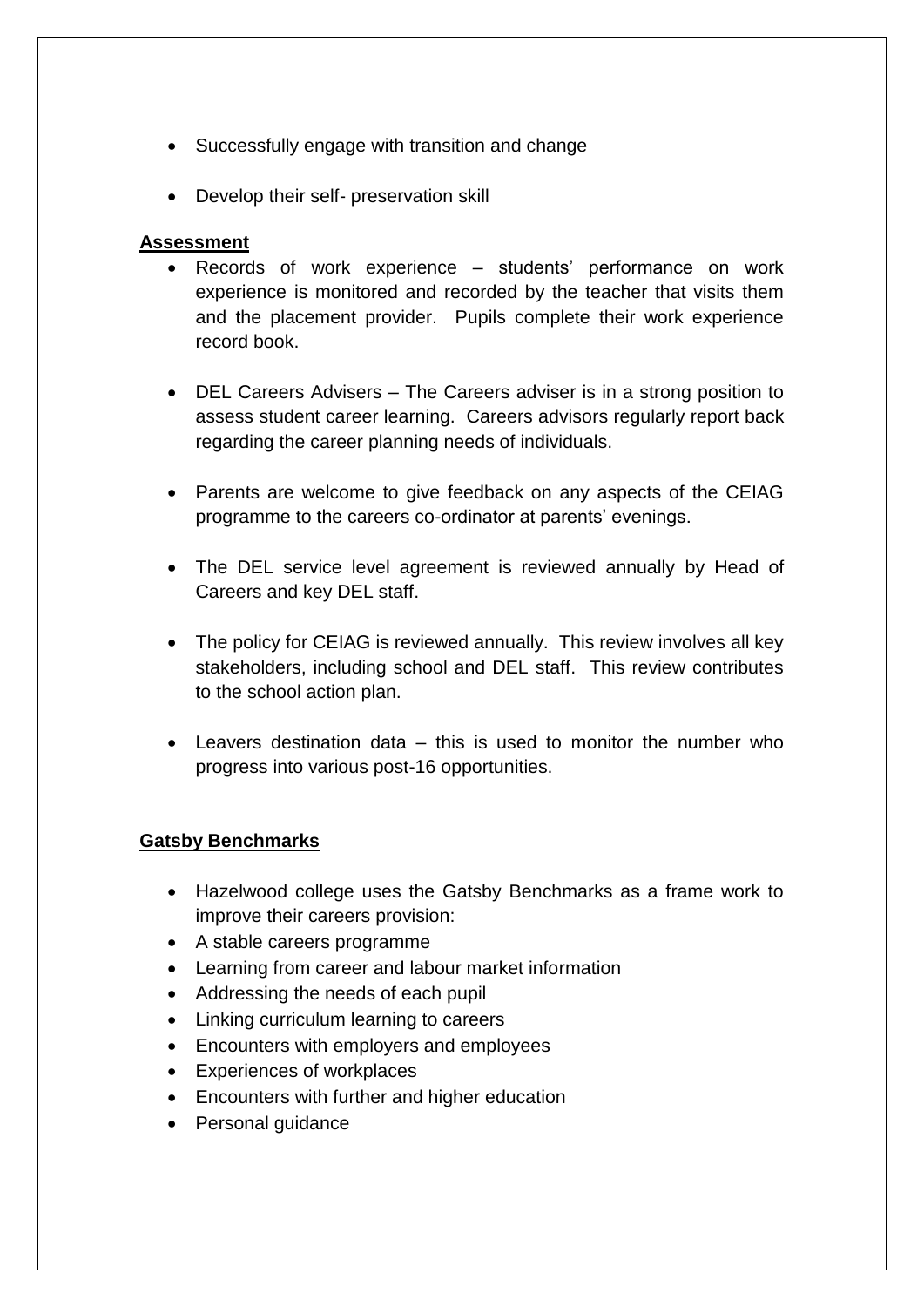## **Pupil Entitlement**

The careers programme is designed to meet the needs of students at Hazelwood College. It is differentiated and personalised to ensure progression in their career learning and development, and to strengthen their motivation, aspirations, self-learning and attainment in school. Whenever possible it is differentiated and personalised to ensure progression through activities that are appropriate to students' stages of career learning, planning and development. Current trends and the changes in the world of work indicate that lifelong leaning and employability skills are essential features of future career patterns. This means that young people face new challenges in terms of changing opportunities that are available to them. They will need to develop their employability skills to make the most of these opportunities. Their educational experiences should include the chance to develop;

- A knowledge and understanding of themselves (self-awareness)
- An awareness of the employment opportunities available to themlocal, national and global (career exploration)
- A range of career management skills in order to cope with life changes, (career management)
- A practical understanding of the world of work, emphasising entrepreneurship (work-related learning)
- Employability is a central element of learning for life and work programme at key stage 3 & 4

**Partnerships –** Key public agencies, employers of all sizes in the private, public and voluntary sectors, schools, colleges, universities and training organisations, guidance practitioners and individuals all have a specific and important role, individually and together in assisting with the promotion of CEIAG with Hazelwood College.

An annual partnership agreement will be negotiated between Hazelwood College and the Careers Service (DEL), which identifies the contributions to the programme that each will make.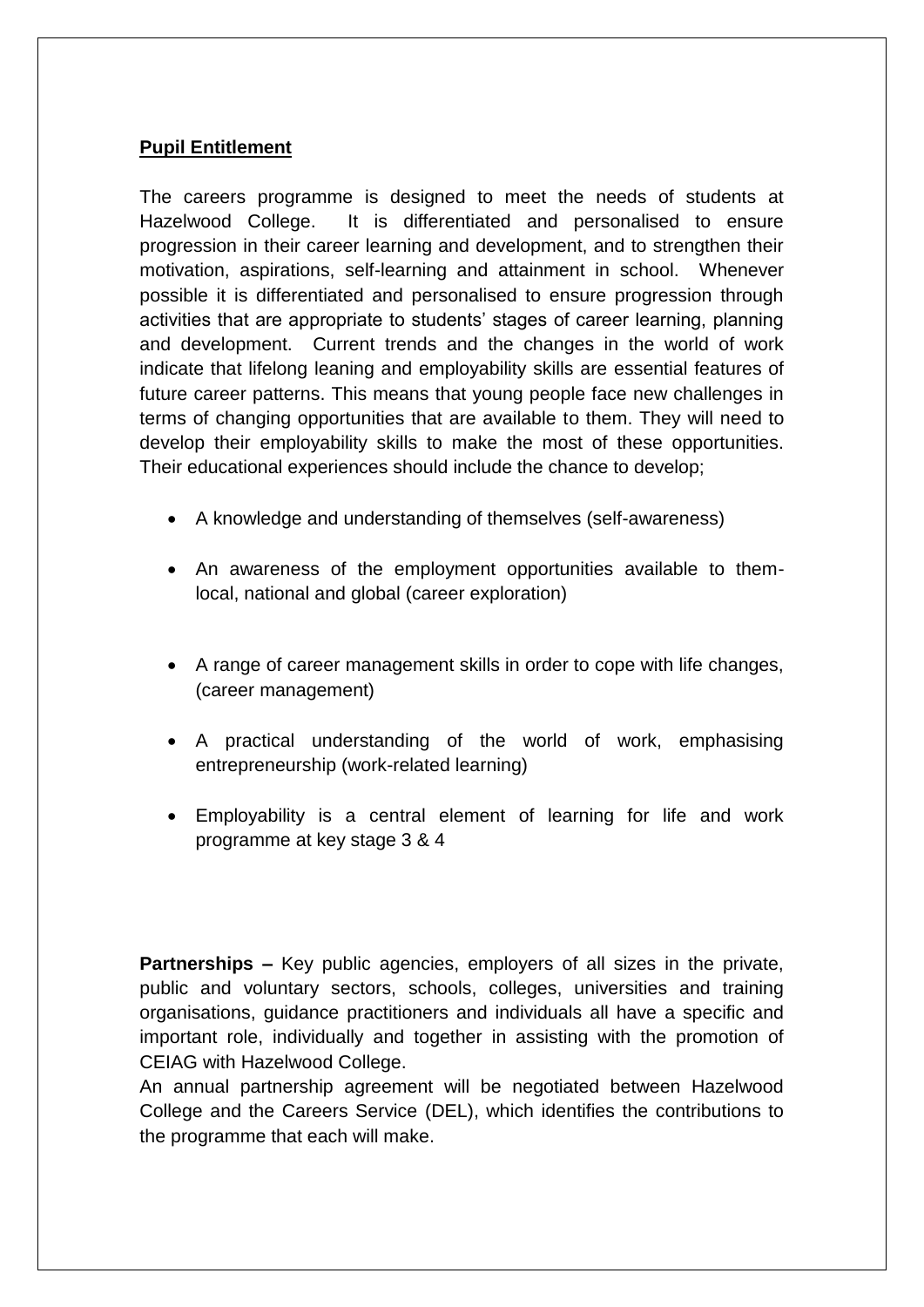**STEM** – In 2008, the N.I. Science Industry Panel highlighted the importance of innovation, research and development in N.I. STEM industries. In 2009, DE and DEL published the STEM review and a draft STEM strategy and both of these emphasised the need for more links between industry and education. The reports indicate we need to ensure N.I. young people have the skills knowledge and understanding in STEM related subjects in order to take advantage of job opportunities in this field. It is essential that CEIAG within Hazelwood College delivers coherent arrangements for education/industry links, highlighting the role of Science, Technology and Mathematics (STEM) and their potential contribution to the local economy.

**Resources-** Funding is allocated in the annual budget. A Careers Library is situated in the school library with to lap tops, literature and a space for pupils to work. Software Xello, Cascaid, CV builder, Careers A-Z is available. There is a Careers office for student interviews or advice and this is open from 8.30am Monday to Friday. We offer our student's prompt and up-to-date information and guidance on pathways and opportunities they can avail of after school.

**Staff Development-** Staff training needs for planning and delivering the careers programme will be identified in the college's staff development plan. The Head of Careers and Careers Co-ordinator are involved in professional development events organised by organisations such as the Belfast Education and Library Board (BELB), the Department of Education (DENI), the Regional Training Unit (RTU), NISCA, and local universities. Staff development opportunities are also made available through the ALC. The careers department will liaise with Heads of Year who are delivering careers education. Careers co-ordinator to liaise with teachers who are responsible for delivering the UCAS programme.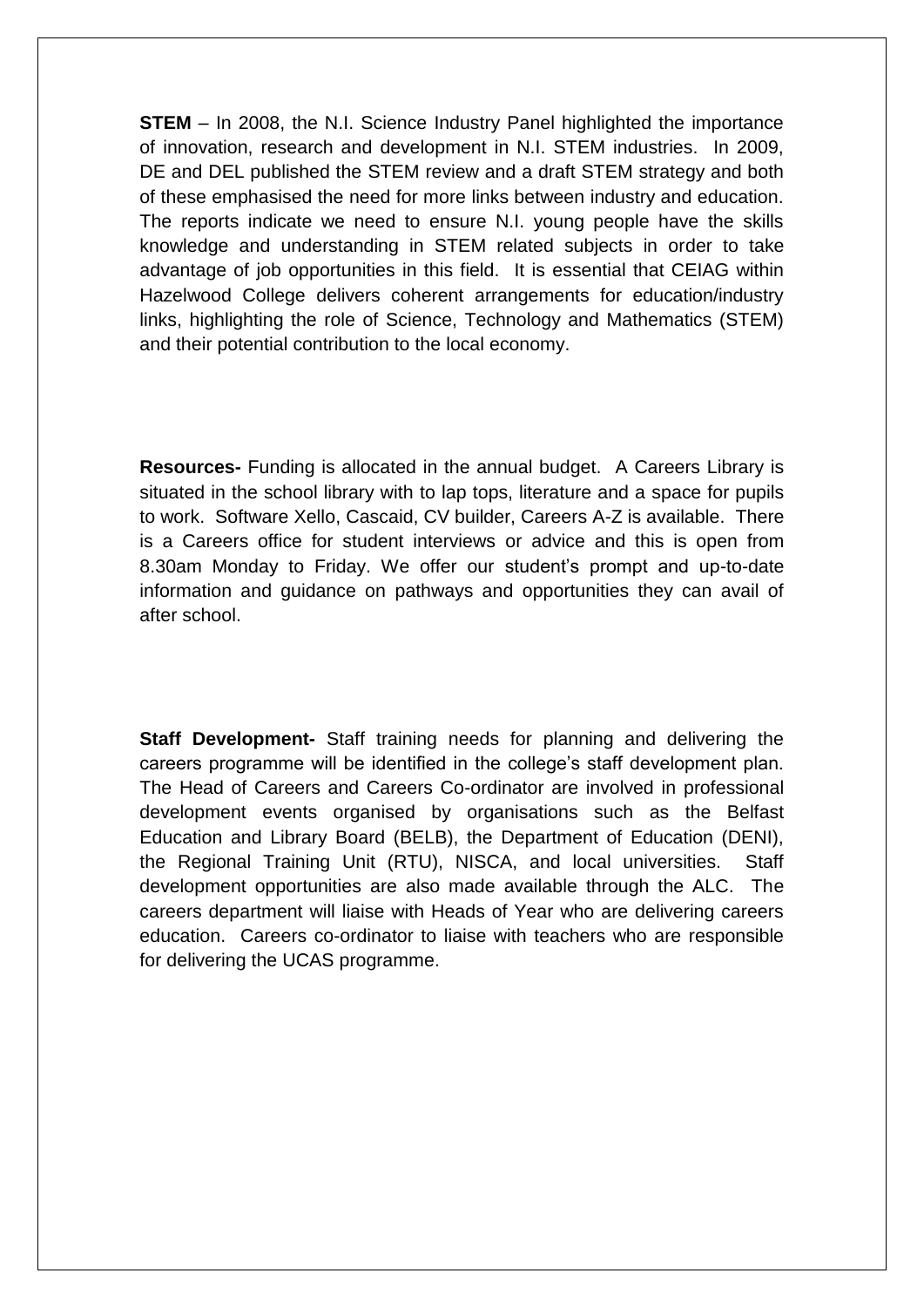## **Monitoring and Evaluation**

- CEIAG is a major component of the School Development Plan and an annual audit will be conducted with Heads of Departments.
- The programme will be monitored and evaluated by the Careers department and reported to the Principal to identify areas for improvement.
- Evaluation and review of different aspects of CEIAG will be regularly undertaken through action plans and will contribute to the School Development Plan.
- Destination data will be collected used to monitor the number of students who progress into various post-16 opportunities. This data will be taken into consideration when reviewing the programme annually.
- Parents and pupils are invited to give feedback on any aspects of the CEIAG programme to the Careers Staff who attend parents evening.
- DEL Careers Advisers to attend year 9, 12 and post- 16 parents' evenings and A' level results day to help give impartial advice.
- Evaluation forms completed by students that have been involved in any activity/outing, these are collected and evaluated by the careers department to get pupil feedback.
- A careers audit to be done annually with Heads of department and Heads of Year.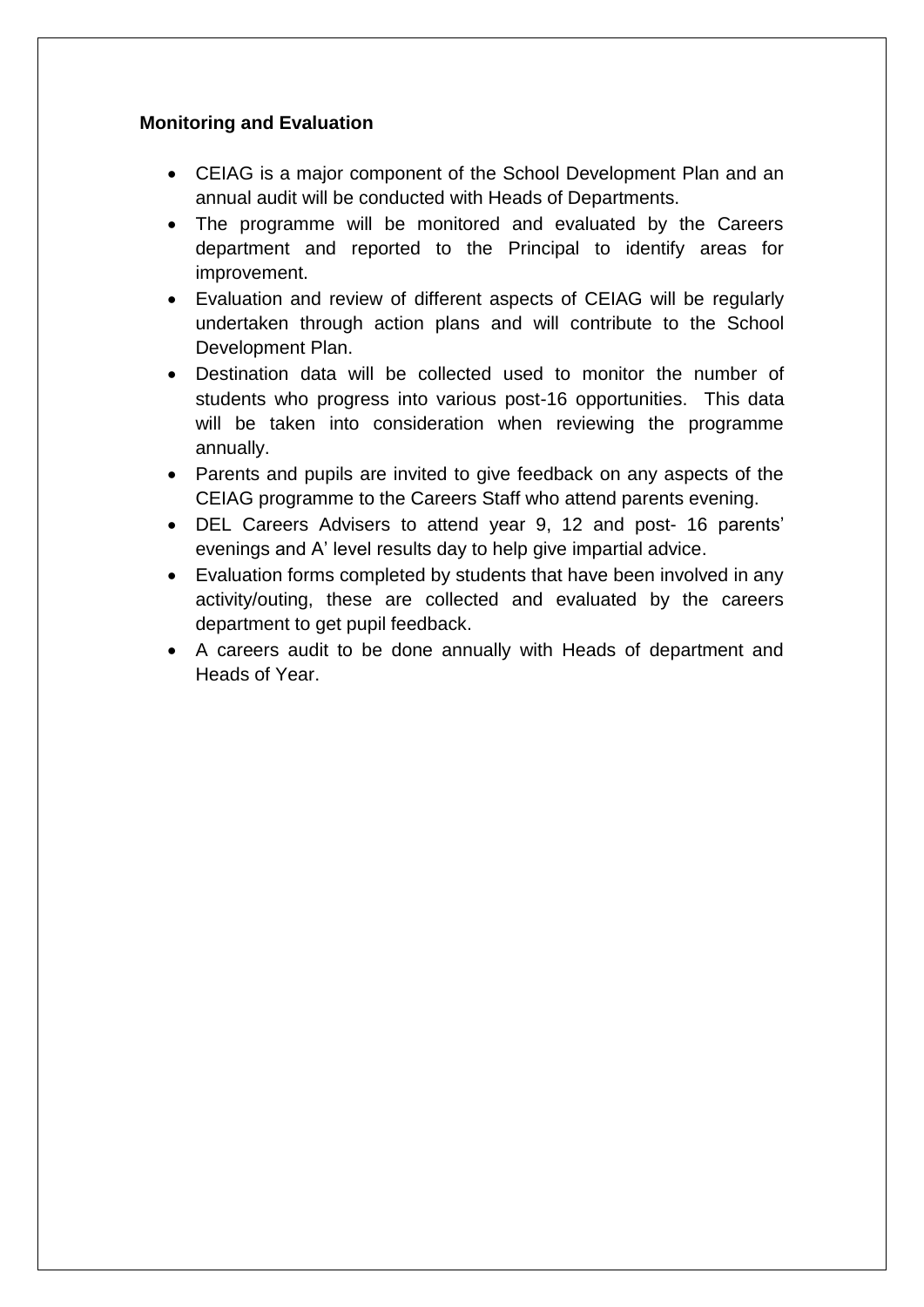# **CAREERS PROVISION IN HAZELWOOD COLLEGE**

Hazelwood college will teach careers following the Career Development Framework.

| <b>YEAR</b><br><b>GROUP</b> | <b>TERM1</b> | <b>TERM2</b>                                                                                                                                                                                                                                                   | <b>TERM3</b>                                                                                                                                                                                                                                                     |
|-----------------------------|--------------|----------------------------------------------------------------------------------------------------------------------------------------------------------------------------------------------------------------------------------------------------------------|------------------------------------------------------------------------------------------------------------------------------------------------------------------------------------------------------------------------------------------------------------------|
| Year <sub>8</sub>           |              | <b>6 week careers</b><br>programme delivered<br>via LLW and Unifrog<br>programme:<br>What does success<br>mean to you?<br><b>Career Terminology</b><br>What are Skills?<br>Leadership<br><b>Interest Profile</b>                                               | <b>Guest Speaker</b><br>Assembly                                                                                                                                                                                                                                 |
| Year 9                      |              | <b>6 week careers</b><br>programme delivered<br>via LLW and Unifrog<br>Programme:<br>What Makes a Great<br>Leader<br>Talking about your<br><b>Activities</b><br>Wellbeing - Being Kind<br>to yourself<br><b>Revision Styles and</b><br>Mapping<br>Independence | <b>Guest Speaker</b><br>Assembly                                                                                                                                                                                                                                 |
| Year 10                     |              | Post 16 options                                                                                                                                                                                                                                                | <b>6 week careers</b><br>programme<br>delivered via PSD<br>and Unifrog<br>Programme:<br><b>Exploring stereotypes</b><br>and Microaggressions<br>Superhero CV<br><b>Choices - Choices</b><br>What is Mental Health<br>Revision - Using<br><b>Time Effectively</b> |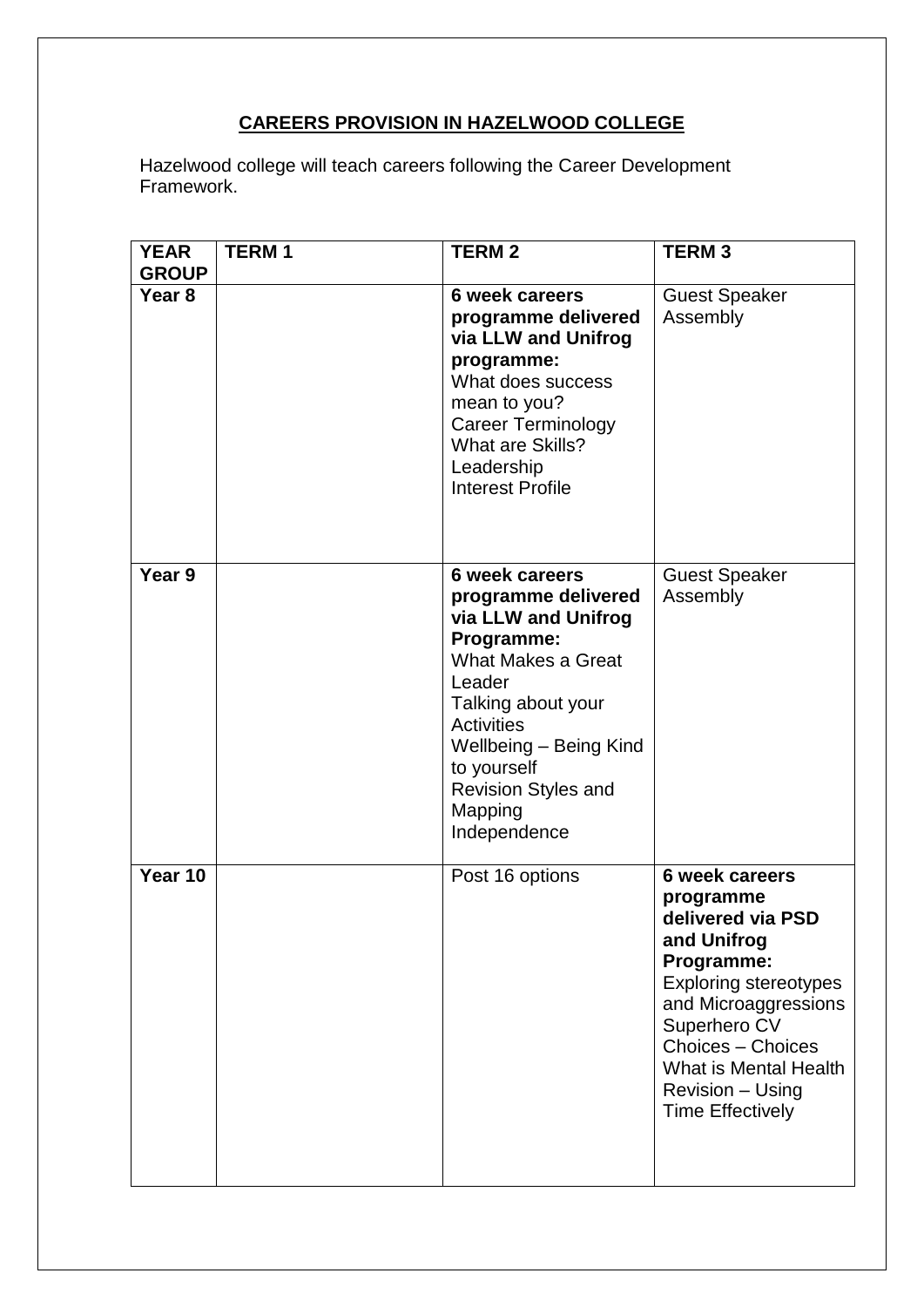| Year 11 |                                                                                                                                                                                                                                                                                                                   |                                                                                   | <b>Work Experience</b><br><b>6 week careers</b><br>programme<br>delivered via PSD<br>and Unifrog<br>Programme:<br>Work Experience -<br>Social media and<br><b>Personal Brand</b><br>Work Experience -<br><b>CVs and Cover</b><br>Letters<br>Work Experience -<br>How to contact<br><b>Employers</b><br>Enterprise and<br>Employability -<br>Sessions 1, 2 and 3 |
|---------|-------------------------------------------------------------------------------------------------------------------------------------------------------------------------------------------------------------------------------------------------------------------------------------------------------------------|-----------------------------------------------------------------------------------|-----------------------------------------------------------------------------------------------------------------------------------------------------------------------------------------------------------------------------------------------------------------------------------------------------------------------------------------------------------------|
| Year 12 | -Individual careers<br>interview (DEL)<br>-6 week careers<br>programme delivered<br>via PSD and Unifrog<br>Programme:<br><b>Basics of Interviews</b><br><b>Curating Online Profile</b><br>Independence<br>A Level Choices<br>Revision - Good V Bad<br>Coping with Changes -<br><b>Leaving Secondary</b><br>School |                                                                                   | <b>Mock Interviews</b><br><b>Guest Speakers</b><br>Assembly                                                                                                                                                                                                                                                                                                     |
| Year 13 | <b>Weekly timetabled</b><br>classes in all terms<br>(Details in Scheme of<br>Work)                                                                                                                                                                                                                                | 4 week Barclays Life<br><b>Skills Careers</b><br>Programme                        | <b>Work Experience</b><br><b>Guest Speaker</b><br>Assembly                                                                                                                                                                                                                                                                                                      |
| Year 14 | -UCAS<br>-Open Days<br>-Weekly timetabled<br>classes in all terms<br>(Details in Scheme of<br>Work)                                                                                                                                                                                                               | 4 week Barclays Life<br><b>Skills</b><br><b>Exploring Alternative</b><br>pathways | Guest speaker<br>Assembly<br><b>Individual Careers</b><br>Interview - Plan A/B                                                                                                                                                                                                                                                                                  |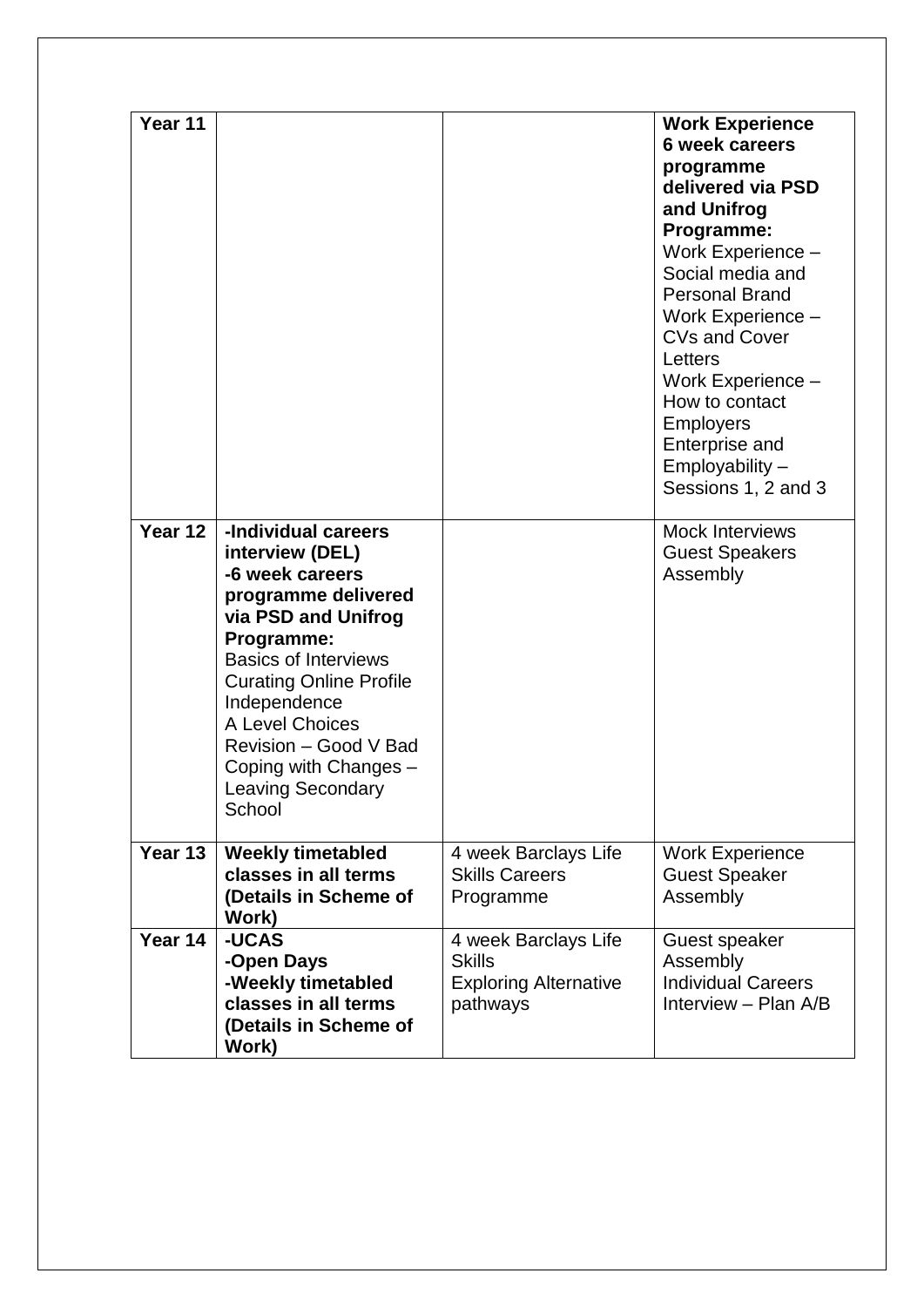## **Links and External Partnerships**

DfE Careers Adviser – All Year 12 students will have a one to one interviews to receive impartial careers information, advice and guidance to assist them in their future choices. The adviser will also be available for pupils at key transition points. All services provided by Careers Service NI will be agreed at the beginning of each school year and an evaluation will be carried out by the DEL and Head of Careers at the end of the year.

Alumni Our past students are encouraged to keep us informed of their progress and successes and we are building a network of contacts to tap into the experiences of past students to inspire and to inform the decisions of current ones.